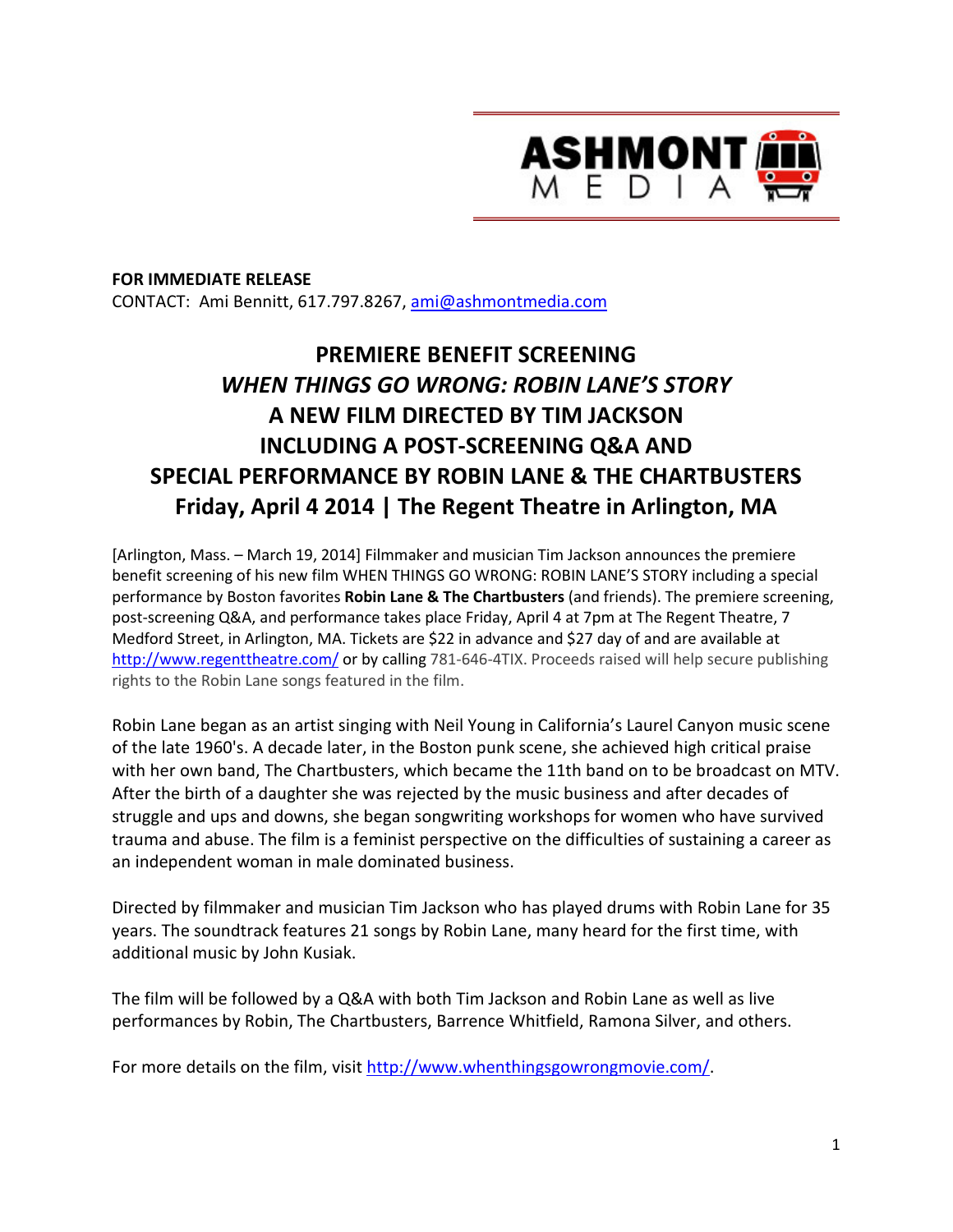### **About The Film – A Synopsis by Tim Jackson**

*The film begins in 1950's Los Angeles where Robin Lane, daughter of Dean Martin's accompanist, Ken Lane, was born. Neglected as a child, in and out of trouble, she would later discover the deeper issues that would affect her adult life, but inevitably contribute to her creativity.* 

*Her adolescence was spent in Topanga Canyon in the 1960's, where bands like the Byrds, the Doors, and Buffalo Springfield ruled the Sunset Strip and where they wrote the soundtrack to the riots and protest movements of the counter culture. Her musical talent was nurtured in this richly creative, but chauvinistic folk/rock revolution. Her peers were impressed with the talents of this "girl" singer, but the peace, love, drugs, and freedom of the age had a downside.* 

*In her 20's, Robin moved to the east coast and eventually to Boston, where she was seized with the energy and passion of punk rock. She changed her writing style and vocal approach and carefully assembled a band. Asa Brebner and Leroy Radcliff were plucked from Jonathon Richmond's Modern Lovers. She added Scott Baerenwald on bass, and myself on drums. Robin called band The Chartbusters.* 

*In 1979, after considerable local success and national recognition she and the band were signed to Warner Brothers Records. The group had the 11th video played on MTV, did several national tours, and was voted one of Rolling Stone Magazine's Top 10 New Bands of 1980. Despite their success the band dissolved after 3 years. Soon after, when Robin announced her pregnancy, she was told "Once a woman has a baby in this business, she's over." As an artist and now a mother, years of struggle to maintain a musical identity intensified. Eventually, after coming to terms with her own past, her gift for music and melody have found their way to a remarkable series of songwriting workshops.* 

*Robin's journey, from Hollywood wild child to her success as an influential singer and songwriter, through her conflicts with managers, marriages, and money and finally developing and leading songwriting/healing workshops for abused woman, elders, and teens, engages a remarkable cast of characters and range of issues about abuse, survival, creativity, re-invention, and being female. The film unfolds through interviews, concert and archival footage, news clips, and photographs.* 

*For 40 years, Robin Lane has demonstrated a natural gift for music and melody. Her songs, music, lyrics, and the lyrics of the women with whom she works provide the soundtrack. They offer a range of moods, thoughts, and obsessions. Her successes, failures, determination to create, to sing, to touch other lives are universal experiences. WHEN THINGS GO WRONG makes us reconsider the power and importance of music in a culture where the forgotten voices often sing the most powerful songs.*